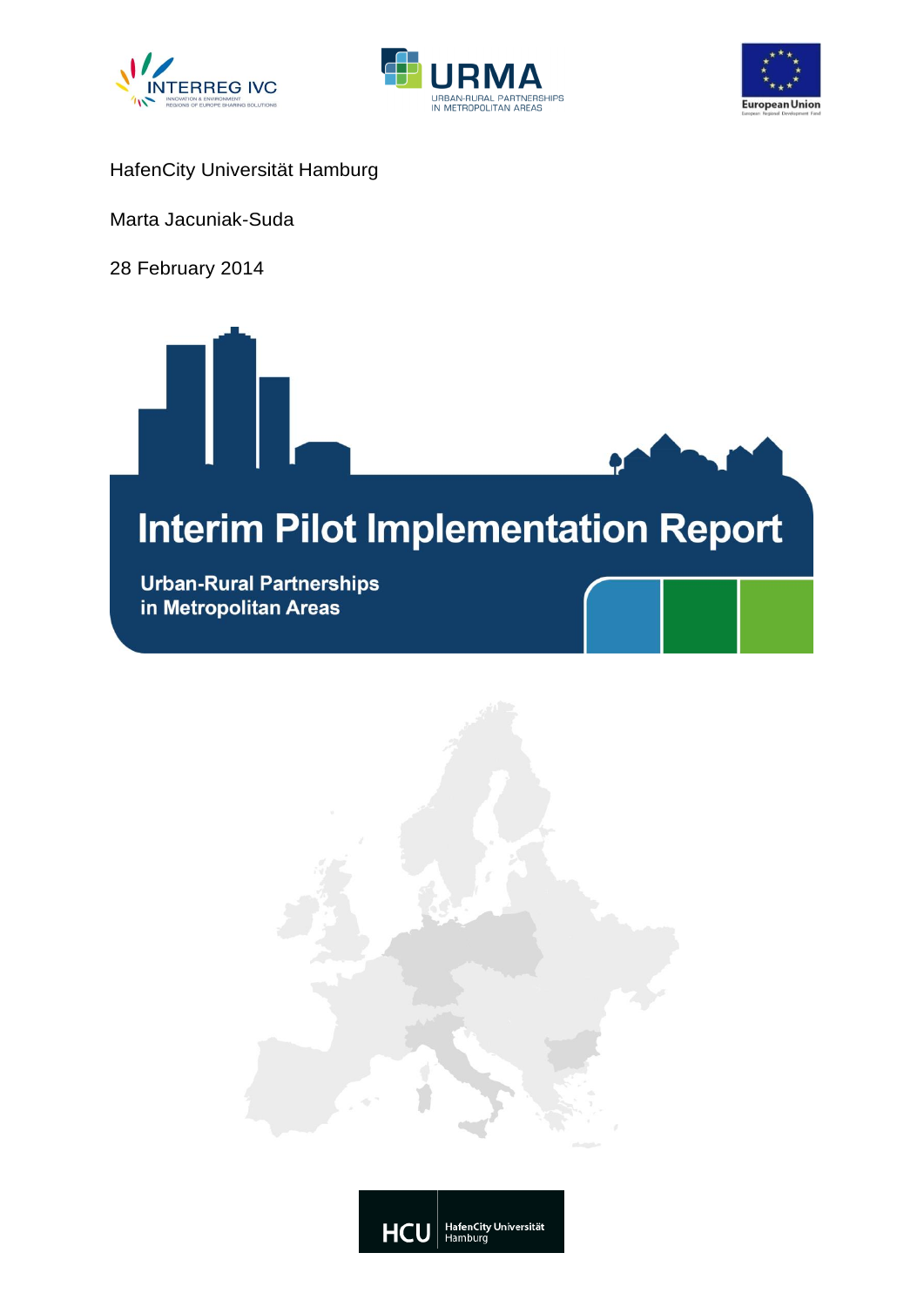





# **Table of contents**

| 1              |     |                                                                                       |  |
|----------------|-----|---------------------------------------------------------------------------------------|--|
| $\overline{2}$ |     | Pilot Implementation Hamburg (PP2): "Cooperation along the Jutland route corridor" 2  |  |
|                | 2.1 |                                                                                       |  |
|                | 2.2 |                                                                                       |  |
|                | 2.3 |                                                                                       |  |
|                | 2.4 |                                                                                       |  |
|                | 2.5 |                                                                                       |  |
|                | 2.6 |                                                                                       |  |
| 3              |     | Pilot Implementation Enschede/Borne (PP8/10): "Restoration of local and regional food |  |
|                | 3.1 |                                                                                       |  |
|                | 3.2 |                                                                                       |  |
|                | 3.3 |                                                                                       |  |
|                | 3.4 |                                                                                       |  |
|                | 3.5 |                                                                                       |  |
|                | 3.6 |                                                                                       |  |
| $\overline{4}$ |     | Pilot Implementation Lombardy (PP5): "Regione Lombardia - EXPO 2015"11                |  |
|                | 4.1 |                                                                                       |  |
|                | 4.2 |                                                                                       |  |
|                | 4.3 |                                                                                       |  |
|                | 4.4 |                                                                                       |  |
|                | 4.5 |                                                                                       |  |
|                | 4.6 |                                                                                       |  |
| 5              |     |                                                                                       |  |

# **Table of figures**

| Fig. 3: Location of the pilot "Restoration of local and regional food chains in the region Twente" 6 |  |
|------------------------------------------------------------------------------------------------------|--|
|                                                                                                      |  |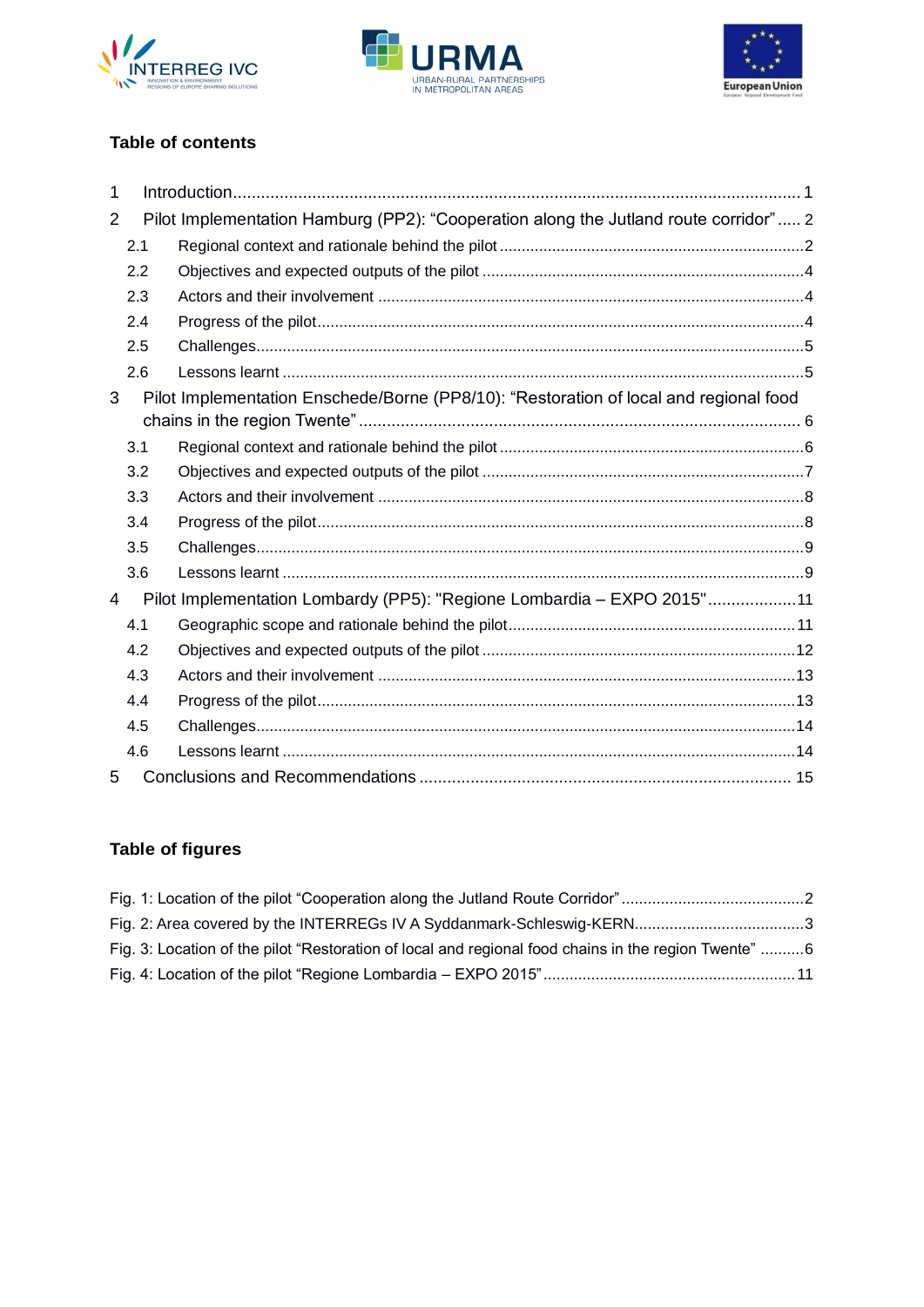





## <span id="page-2-0"></span>**1 Introduction**

 $\overline{a}$ 

The aim of the interim report is to give an overview of the progress of the pilot implementation within the framework of the URMA-Project<sup>1</sup> and provide preliminary results and lessons learnt so far. The interim report therefore provides a basis for the final overview study of the pilots as foreseen in the URMA application. Pilot implementations being currently conducted by Hamburg (PP2), Twente/Borne (PP8/10) and Lombardy (PP5) form a central element of the URMA-Project as they develop and test new approaches for the initiation of urban-rural partnerships, still rare on the European level (cf. OECD Study 2013<sup>2</sup>, EDORA 2011<sup>3</sup>). Therefore, pilots play an important role as examples for other URMA partners and further stakeholders by providing transferable models and best practices.

In this context, PP2 aims to prepare a socio-economic analysis and recommendations for a large-scale cooperation between growth poles and smaller towns and rural areas between Hamburg and North Jutland (DK) in the field of cluster development. PP5 will use the urban-rural approach to reconcile the demand for urbanisation and preservation of non-built-up, rural and agricultural areas in the metropolitan area of Milan, using the example of the EXPO 2015 and related projects such as Parco delle Risaie or Parco delle Groane. PP8/10 intends to develop the regional food chain in the region of Twente which will not only serve to strengthen urban-rural relationships between (rural) producers and (urban) consumers but also increase social integration and citizens' participation by involving farmers, entrepreneurs, local students and people with disabilities in the implementation process.

The results of the interim report are based on pilot descriptions updated by the project partners on a regular basis (at least 4x a year). Moreover, the results are derived from presentations given during workshops, study visits and conferences which took place within the framework of the URMA-Project between August 2012 and December 2013 in Szczecin, Krakow, Florence, Hamburg and Milan, where pilot-responsible persons reported on the current progress. In addition, findings from the study visit in Lombardy (October 2013) have been included. Finally, additional data was collected via the analysis of respective planning documents, projects reports, minutes and interviews with regional planning officials published in URMA-Newsletters.

In the following chapters, the pilots will be presented in more detail. First, regional context, objectives and expected outputs will be presented, followed by the current status of the implementation progress. Preliminary results and lessons learnt will finally

<sup>1</sup> For background information and objectives of the URMA-Project please see: www.urma-project.eu

 $2$  "Rural-Urban Partnerships. An Integrated Approach to Economic Development", available at: http://www.oecd-ilibrary.org/urban-rural-and-regional-development/rural-urbanpartnerships\_9789264204812-en (02.01.2014)

 $3$  "European Development Opportunities for Rural Areas", Final report 2011, available at: http://www.espon.eu/export/sites/default/Documents/Projects/AppliedResearch/EDORA/EDORA\_Fin al Report Parts A and B.pdf (02.01.2014)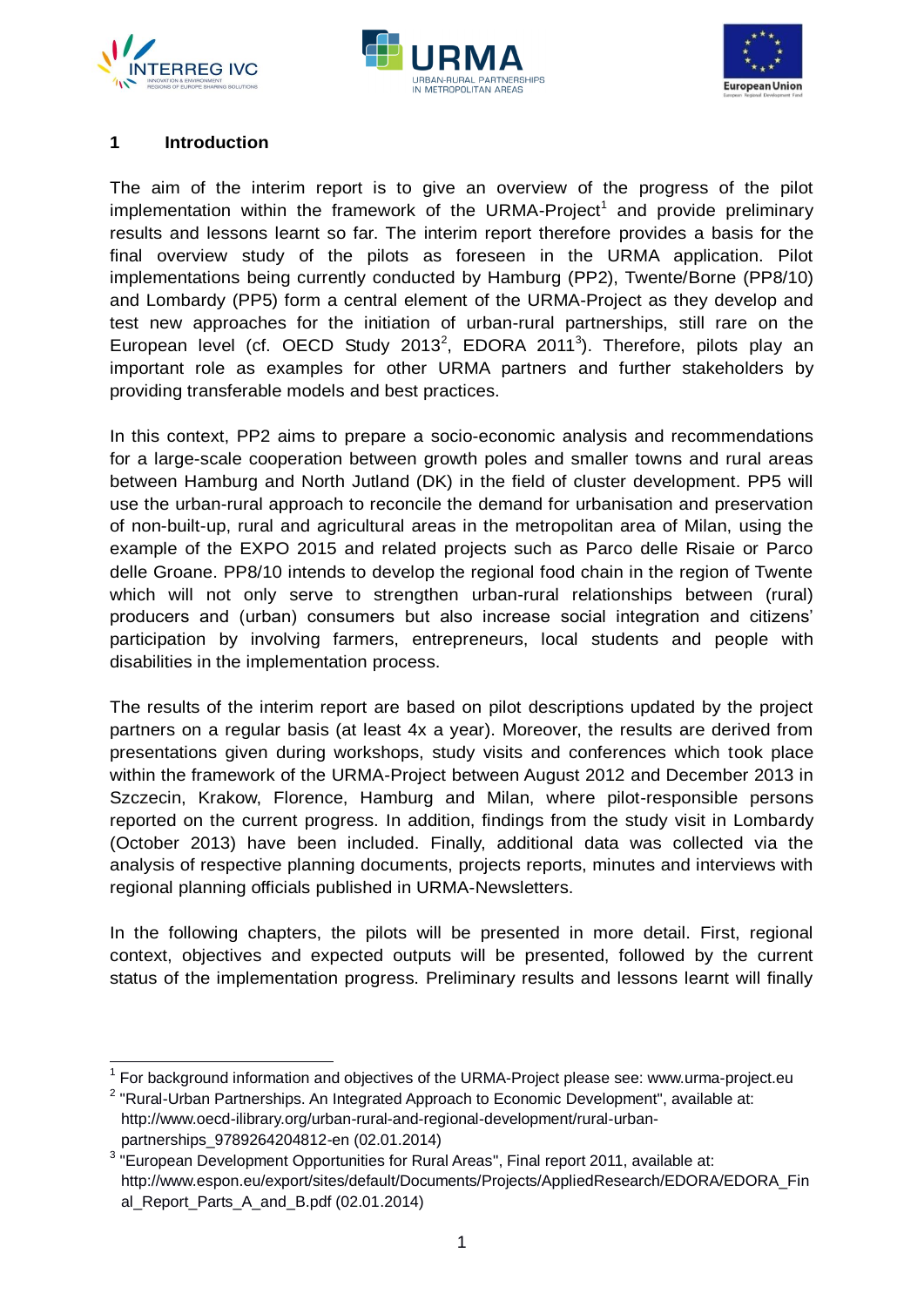





be formulated based on the theoretical framework of the URMA-Approach<sup>4</sup> and summarized to formulate recommendations.

# <span id="page-3-0"></span>**2 Pilot Implementation Hamburg (PP2): "Cooperation along the Jutland route corridor"**

<span id="page-3-1"></span>2.1 Regional context and rationale behind the pilot

The pilot area represents a cross-border region between Hamburg and Jutland aiming at the creation of large scale urban-rural cooperation. Geographically, the cooperation area covers the corridor of the Jutland Route which stretches from the metropolis of Hamburg up to Aalborg/North Denmark (Fig. 1).



<span id="page-3-2"></span>Fig. 1: Location of the pilot "Cooperation along the Jutland Route Corridor" (Source: Jacuniak-Suda/Schwämmle 2013)

Hamburg is one of the most relevant metropolises in Northern Europe, but also one of the natural metropolises for Jutland. The city itself as well as the surrounding regional

 $\overline{a}$ 

<sup>4</sup> More about the URMA-Approach on: http://www.urma-

project.eu/upload/files/downloads/URMA\_Approach\_2013-08-09.pdf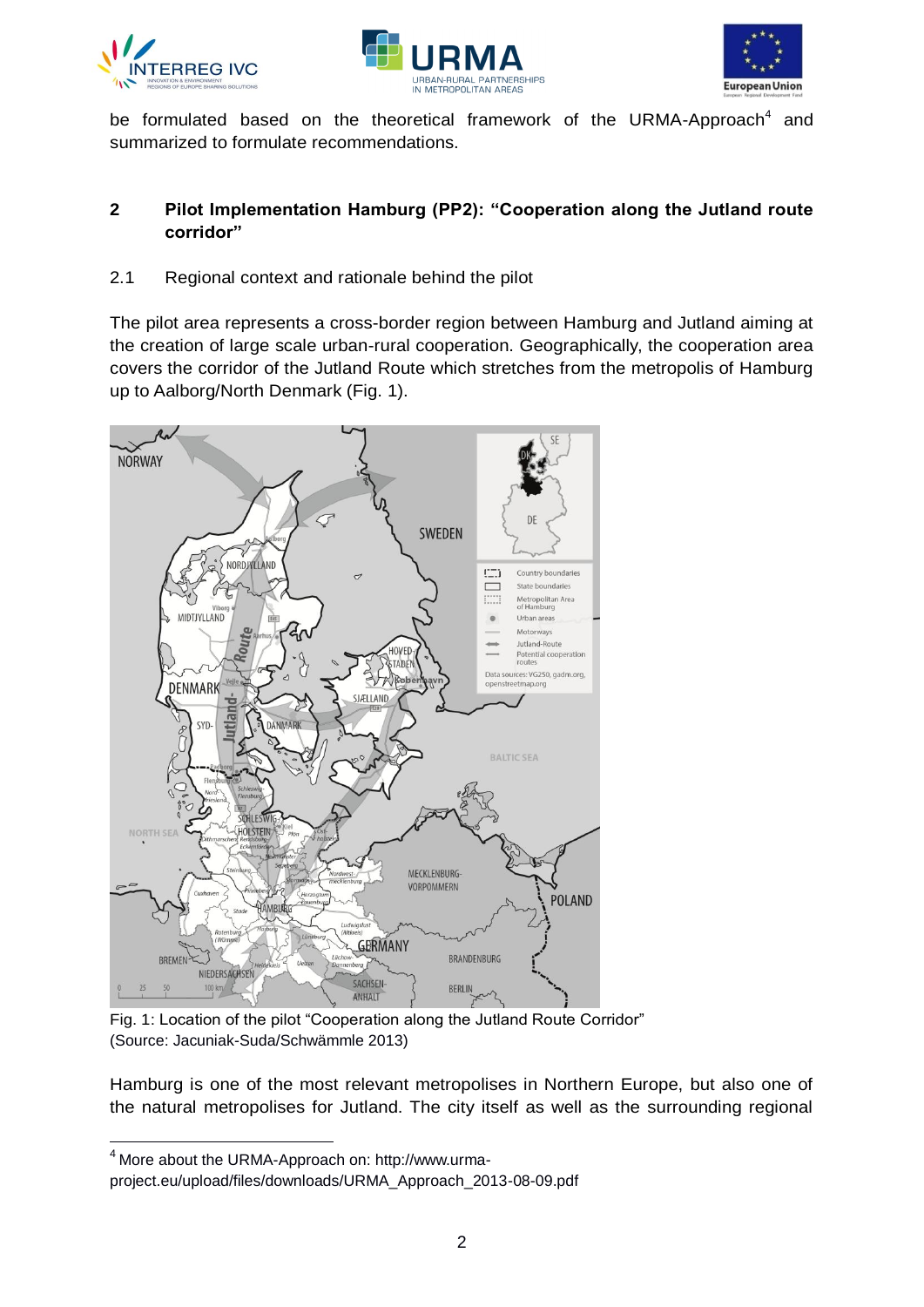





development centres in Northern Germany (Kiel, Schleswig, Lübeck) are interested in strengthening cooperation along the Jutland Route [\(Fig. 1\)](#page-3-2). In particular, there is a need to bundle different activities and initiatives, especially in the field of cluster cooperation, by identifying relevant regional projects and stakeholders. Existing contacts and cooperation experience gained in the course of the INTERREG IV A Programme "Syddanmark-Schleswig-KERN" [\(Fig. 2\)](#page-4-0) should be built upon.



<span id="page-4-0"></span>Fig. 2: Area covered by the INTERREGs IV A Syddanmark-Schleswig-KERN (Source: www.interreg4a.eu)

Moreover, Danish regions along the E 45 ("Jutland route"), led by the Syddanmark region (Vejle) and the City of Aarhus, for several years have been particularly interested in intensifying cooperation with Hamburg, the Hamburg Metropolitan Region and north Schleswig-Holstein. This is expected to compensate for anticipated deficits in crossborder cooperation compared to the Fehmarn Belt Corridor (following the future completion of the Fehmarn Belt Fixed Link). Thus, the focus of interest is on cooperation in specific projects, identifying potentials and engaging in lobbying activities targeting national governments and the EU. A special attention is dedicated to the strengthening of the role of towns and rural areas which form a relevant bridge between the growth poles along the Jutland corridor and therefore should be actively involved in the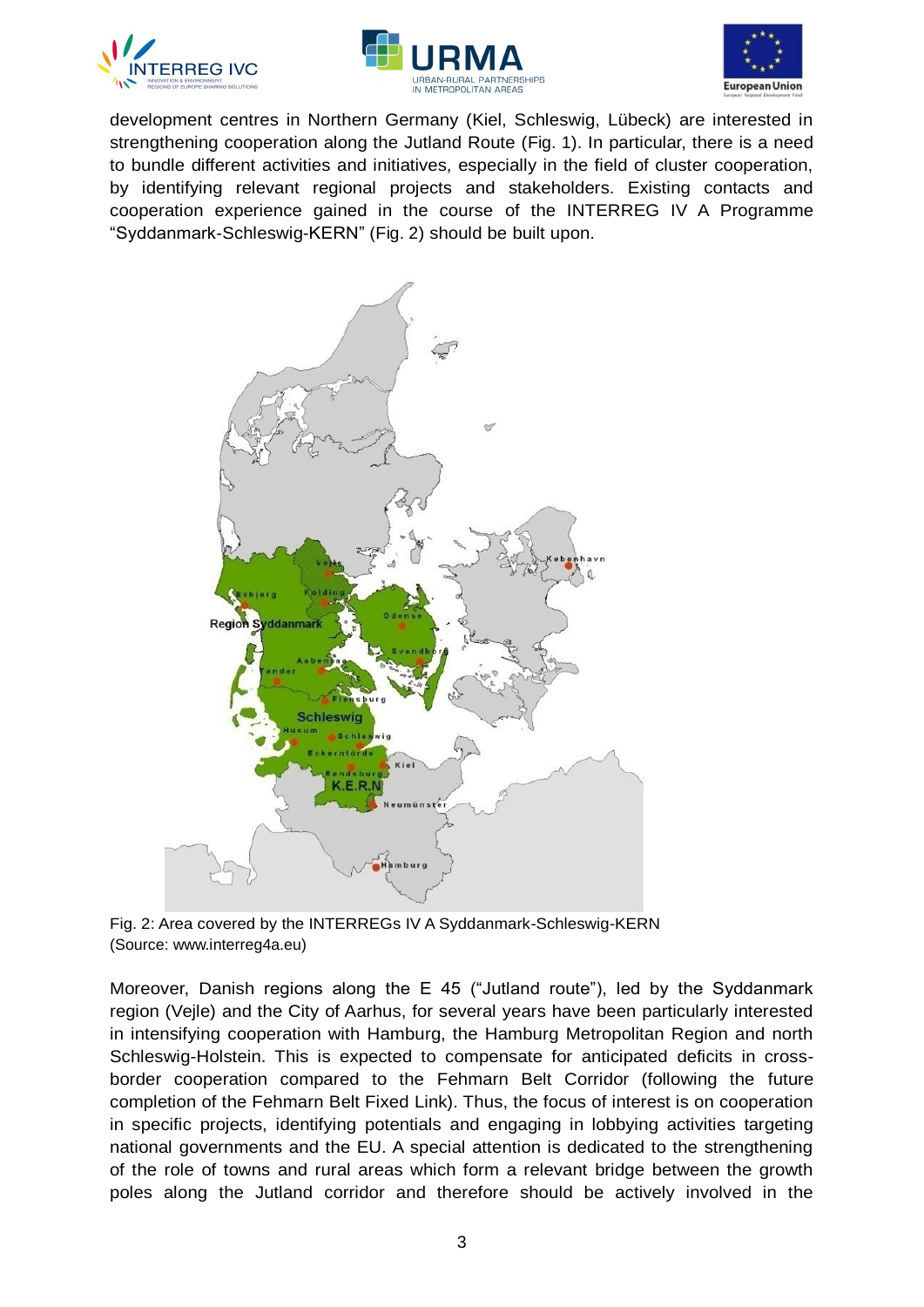





cooperation. In the long-term, closer cooperation links should be established with the Metropolitan Region Hamburg and neighbouring German federal states, the region of Copenhagen, south Norway and Sweden towards a closer territorial cohesion.

## <span id="page-5-0"></span>2.2 Objectives and expected outputs of the pilot

As a first step towards identifying potentials for closer cooperation along the Jutland Route, Hamburg, the Region Syddanmark and Schleswig-Holstein with the assistance of consultants (Georg Consulting and COWI A/S) are jointly preparing a study to identify opportunities, objectives and tools of intensified cooperation concerning the Jutland Route corridor. The study aims at the achievement of the following pilot objectives:

- Development of a vision and development strategies in different fields of interest (e.g. renewable energy, tourism, agriculture, education)
- Identification of opportunities, objectives and tools for an intensified cooperation
- Elaboration of policy recommendations which will be integrated into the respective regional development plans (e.g. Schleswig-Holstein spatial development plan 2030)
- Elaboration of proposals for specific projects for future cross-border cooperation

Expected outputs of the pilot include:

- Statistical profile of the Jutland Route corridor (April 2014)
- Implementation plan (August 2014) with policy recommendations
- Trilingual promotional "Fact book" (October 2014)
- Two transnational conferences (April 2014 in DK; June or October 2014 in Schleswig-Holstein) with various regional stakeholders
- Three newsletters reporting on the progress of the pilot

### <span id="page-5-1"></span>2.3 Actors and their involvement

The Ministry of Urban Development and Environment of Hamburg (BSU) is responsible for overall pilot management and acts as a driving force in ensuring that the objectives and output of the pilot are being delivered on time. The consulting team comprised of Georg Consulting and COWI A/S provides assistance to the BSU. Further Pilot Partners stem from the public sector and include the State Chancellery of Schleswig-Holstein, Region Syddanmark as well as Ministry of Economics, Transport and Innovation of Hamburg.

The target group to which the outputs of the pilot will be addressed are various stakeholders (on municipal, regional or federal level, cluster initiatives, etc.), Danish regions, Hamburg Metropolitan Region, the Federal States of Schleswig-Holstein and Hamburg, Project Partnership North as well as the EU-Commission which might be interested in recommendations developed in the course of the pilot.

### <span id="page-5-2"></span>2.4 Progress of the pilot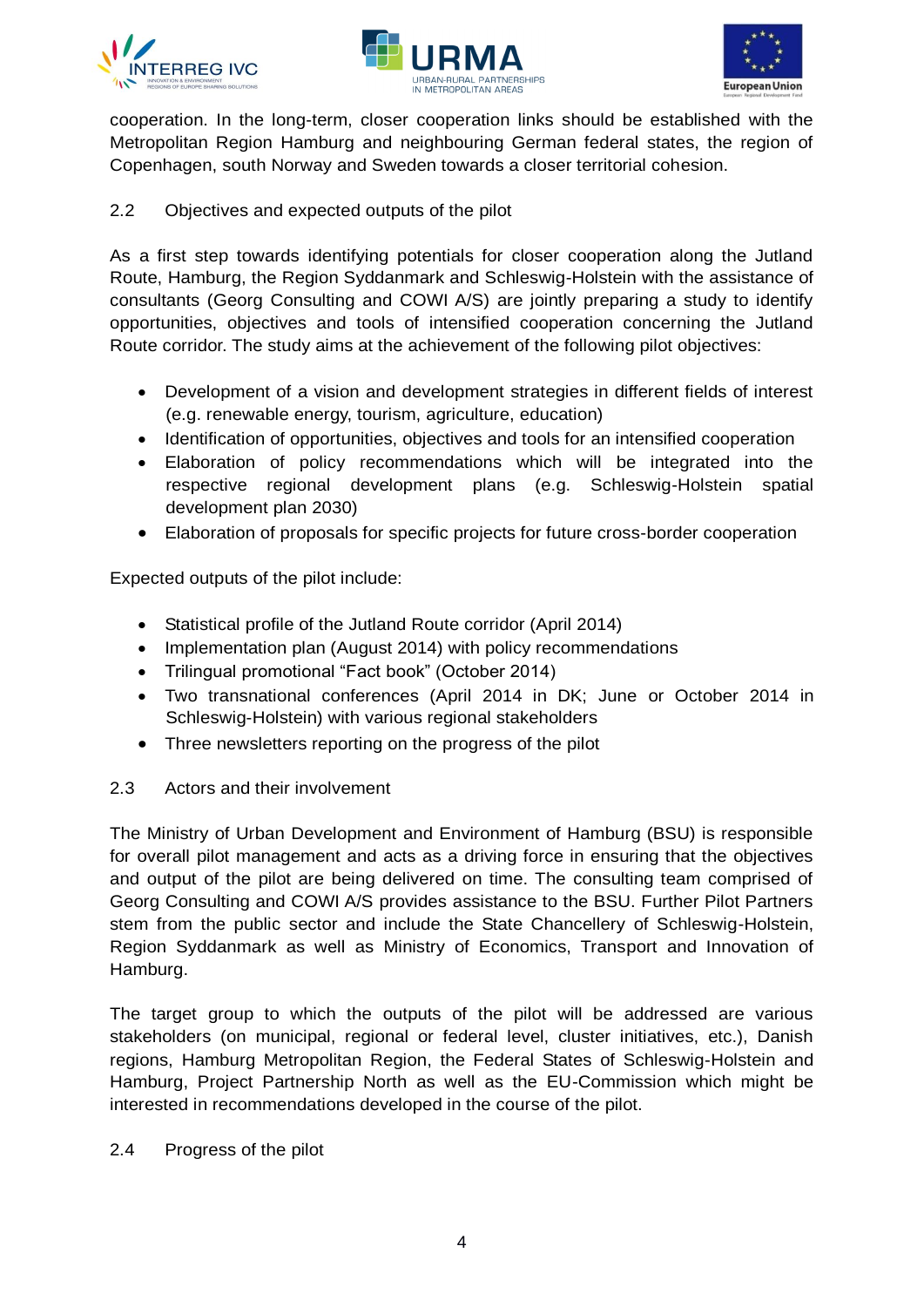





So far, the main achievements of the pilot are the identification of relevant actors on the German and Danish site potentially interested in the closer urban-rural cooperation. In addition, there have been preparatory meetings between representatives of Hamburg, Schleswig-Holstein and Danish regions organised to bring together different expectations and objectives which should be addressed in the pilot. The German-Danish workshop held during the URMA conference in Hamburg 2013 can be regarded as an important milestone in the discussion on objectives and contents and economic profile of the pilot study area. As a result, a description of targets, expected contents of the expert's analysis as well as an agreement on joint financial responsibilities have been achieved. Eventually, a tender was developed in order to find an appropriate consultant. In December 2013, a partnership agreement was signed among the involved parties and a contract to Georg Consulting and COWI was awarded.

Next steps (January-March 2014) include the preparation of a statistical analysis, document reviews, interviews and organisation of regional workshops during which the communal level representatives will express their expectations regarding the analysis.

### <span id="page-6-0"></span>2.5 Challenges

At the beginning of the pilot implementation finding a common understanding on cooperation objectives and especially the content of the study (what need to be analysed, which networks and stakeholders to be involved etc.) was the main challenge. Expectations, motivations, interests and the extent of political support differ between different pilot partners which makes a common steering of the project sometimes difficult. A partnership agreement can help to agree on the role each partner has to play. It is important to ensure that the provided study provides the added value of cooperation for each partner.

### <span id="page-6-1"></span>2.6 Lessons learnt

Making use of existing cooperation experience and contacts (INTERREG IV A Programme "Syddanmark-Schleswig-KERN"), especially between regional representatives based in the cities of Schleswig and Padborg, is likely to be critical for the establishment of closer urban-rural cooperation in the pilot area.

Moreover, stakeholders from non-metropolitan areas (such as individual counties and towns in Syddanmark) seem to have a stronger belief in the added value and the need for cooperation whereas the activation of stakeholders in the metropolitan areas is more difficult.

The Hamburg-Jutland pilot provides a good example of a large scale, cross-border urban-rural cooperation which can serve as a model, specifically for those URMA partners located on the border (Pleven-Romania, Twente-Germany, Westpomerania-Germany, Lombardia-Switzerland, Małopolska-Slovakia).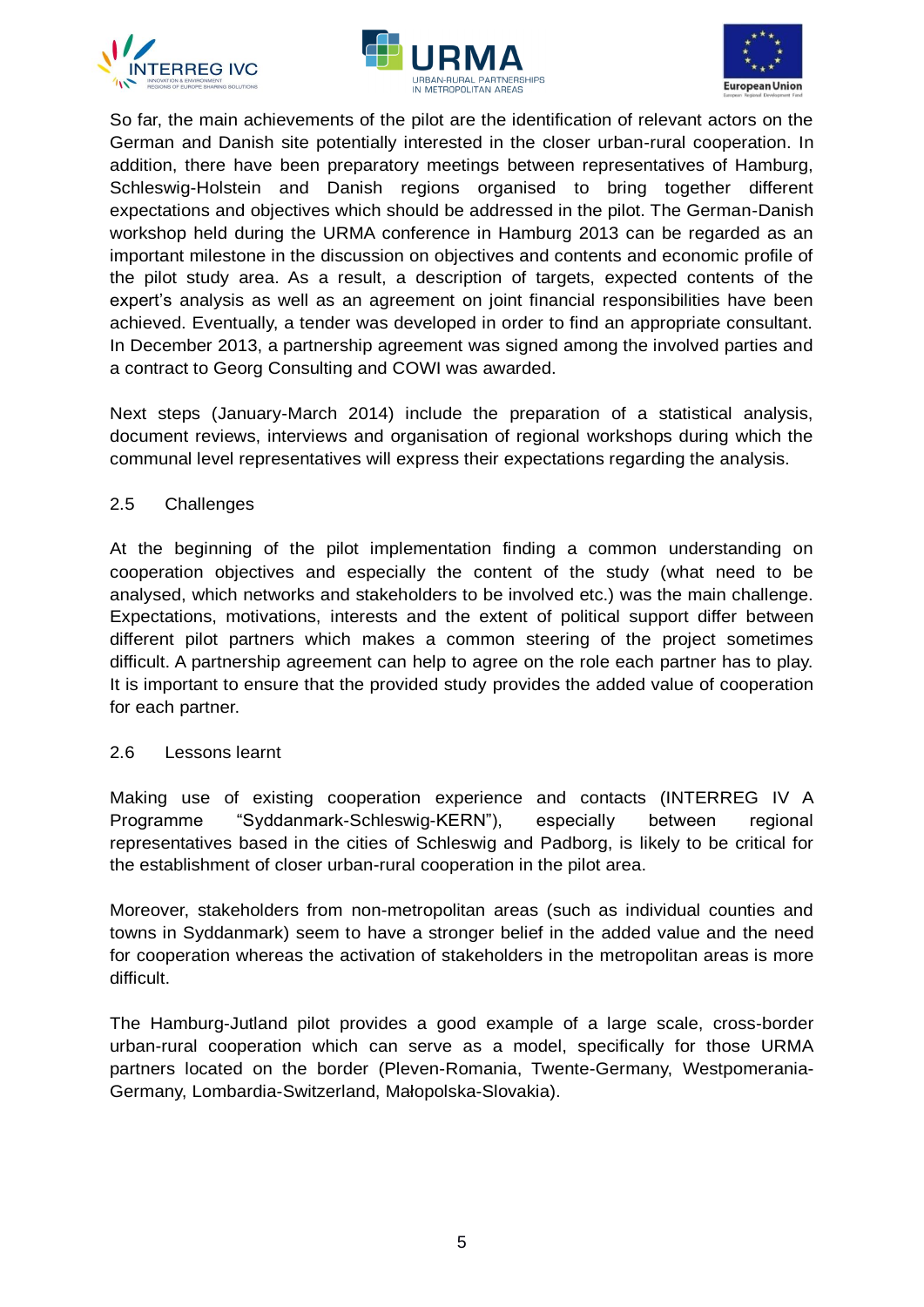





# <span id="page-7-0"></span>**3 Pilot Implementation Enschede/Borne (PP8/10): "Restoration of local and regional food chains in the region Twente"**

<span id="page-7-1"></span>3.1 Regional context and rationale behind the pilot

The spatial scope of the pilot covers the region Twente in the Province Overijsel in the western Netherlands. The pilot is an example of an urban-rural partnership in a predominantly rural area with a polycentric structure of villages and towns [\(Fig. 3\)](#page-7-2). Since 2001, Enschede, Hengelo, Oldenzaal, Borne and Almelo have worked together in Network City Twente (Netwerkstad Twente) to develop strategic visions and jointly set-up regional flagship projects<sup>5</sup>.



<span id="page-7-2"></span>Fig. 3: Location of the pilot "Restoration of local and regional food chains in the region Twente" (Source: Jacuniak-Suda/Schwämmle 2014)

In the Netherlands the agricultural business has become highly specialized for world market production so that the connection with the local and regional consumers has got lost. The last years have shown a growing need to restore these local and regional relations/linkages between producers and consumers. This need is based upon the

 <sup>5</sup> Sijgers, I., Hammer, M., Horst, W., Nieuwenhuis, P., van der Sijde, P. (no year): "Supporting the contribution of Higher Education Institutes to regional development. Self-Evaluation Report of Twente ", p. 8, available at: http://www.oecd.org/netherlands/35883426.pdf (02.01.2014)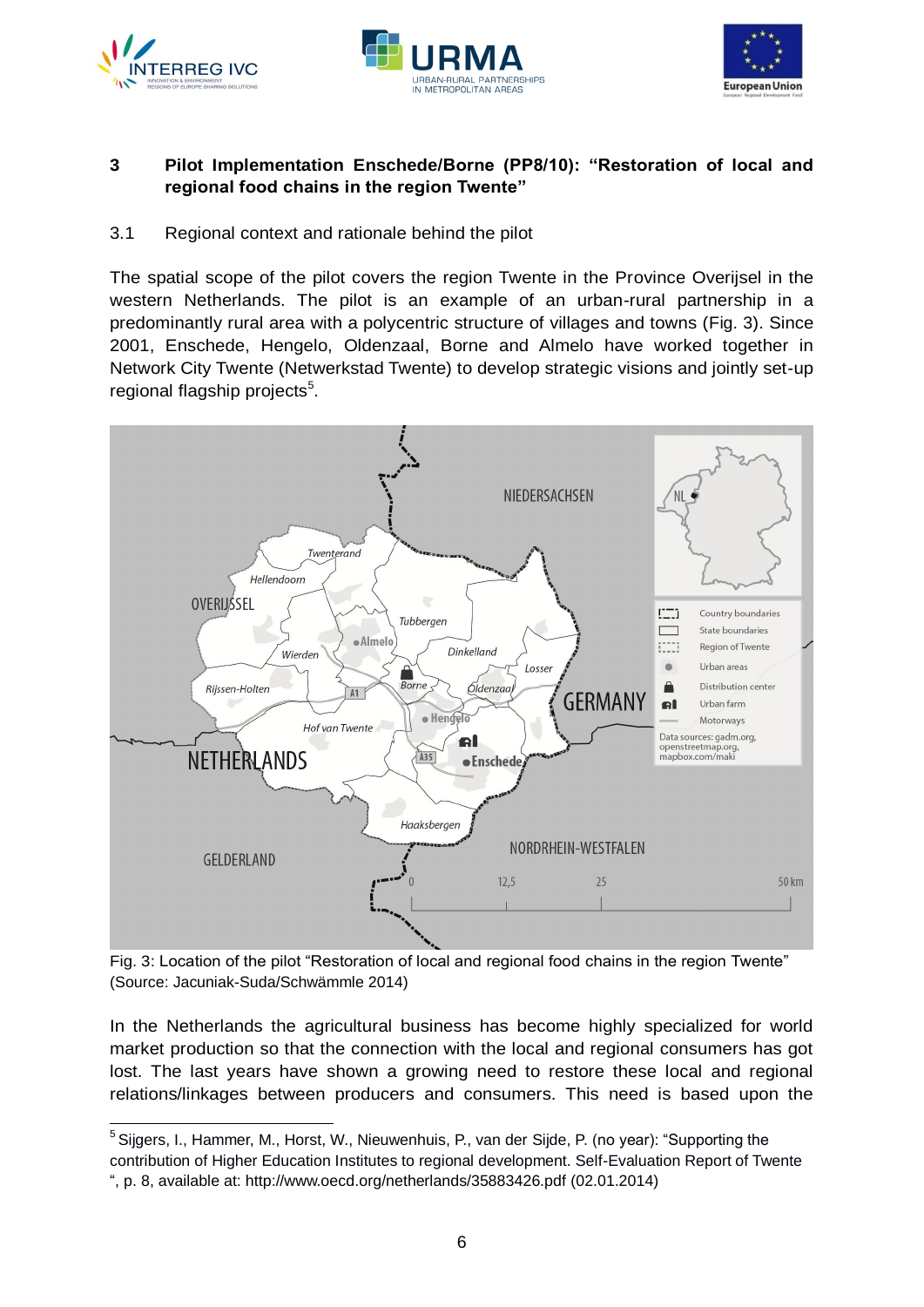





awareness and the importance of a more sustainable society. The economical crisis has also encouraged a vision to aim for another way of life, which focuses on the quality of life and with that also on the desire for high-quality food.

In addition to the growing distance between producers and consumers, the last decades saw an increasing gap between urban and rural society. As a result of cultural and economic changes due to the economic crisis, the restoration of the food chains will also lead to restoration of urban-rural linkages. Programmes like LEADER have provided a solid base to rediscover the strength of rural economics and have revealed the importance of rural areas for the urban areas and the great value of rural society for urban areas. For example, through the promotion of regional products and the organisation of food markets, regional solidarity could be strengthened by joint decisions and involvement in projects. According to Rolf Oldejans, LEADER improved the relationship between the inhabitants of cities and rural society, as it made cities aware of their urban fringes<sup>6</sup>. So, through the re-establishment of local and regional food chains other linkages can be restored and lead to new partnerships, based upon the acknowledgement of the mutual benefits.

<span id="page-8-0"></span>3.2 Objectives and expected outputs of the pilot

The aim of the pilot is to restore local and regional food chains by implementation of the following three projects:

- Regional food strategy Restoration of the local and regional food chains and the developing of cooperation initiatives between local and regional farmers, food industry and SMEs by means of a coordinated regional food strategy and the development of a common brand.
- Regional food market / distribution centre The establishment of a regional food distribution centre in the middle of the region Twente (municipality of Borne); the distribution centre will be combined with a food store with an exhibition room and a tourist information centre.
- Urban farm Enschede The establishment of a modern local food farm serves as an example of a locally orientated farm that produces food for the urban area which also functions as a location for practical experiences for students of different educational levels. It supports handicapped or disabled people and will be run by an entrepreneur.

The cooperation between urban and rural areas will be promoted by these three projects. First, it will lead to more urban consciousness about how food is produced and about the importance of reducing the distances and resulting transport costs of food distribution. Second, by attracting more attention to regional food production, people living in urban areas will be more interested in sustainably produced food and also in particular rural areas where this food is produced. Third, when urban citizens become more familiar with rural areas, they will be more interested in supporting farmers, rural entrepreneurs and rural communities with their specific problems and needs. By doing this a new, more sustainable food consumption awareness change will follow and

 <sup>6</sup> "Cooperation with cities from rural perspective", presentation given in Szczecin, 13.09.2012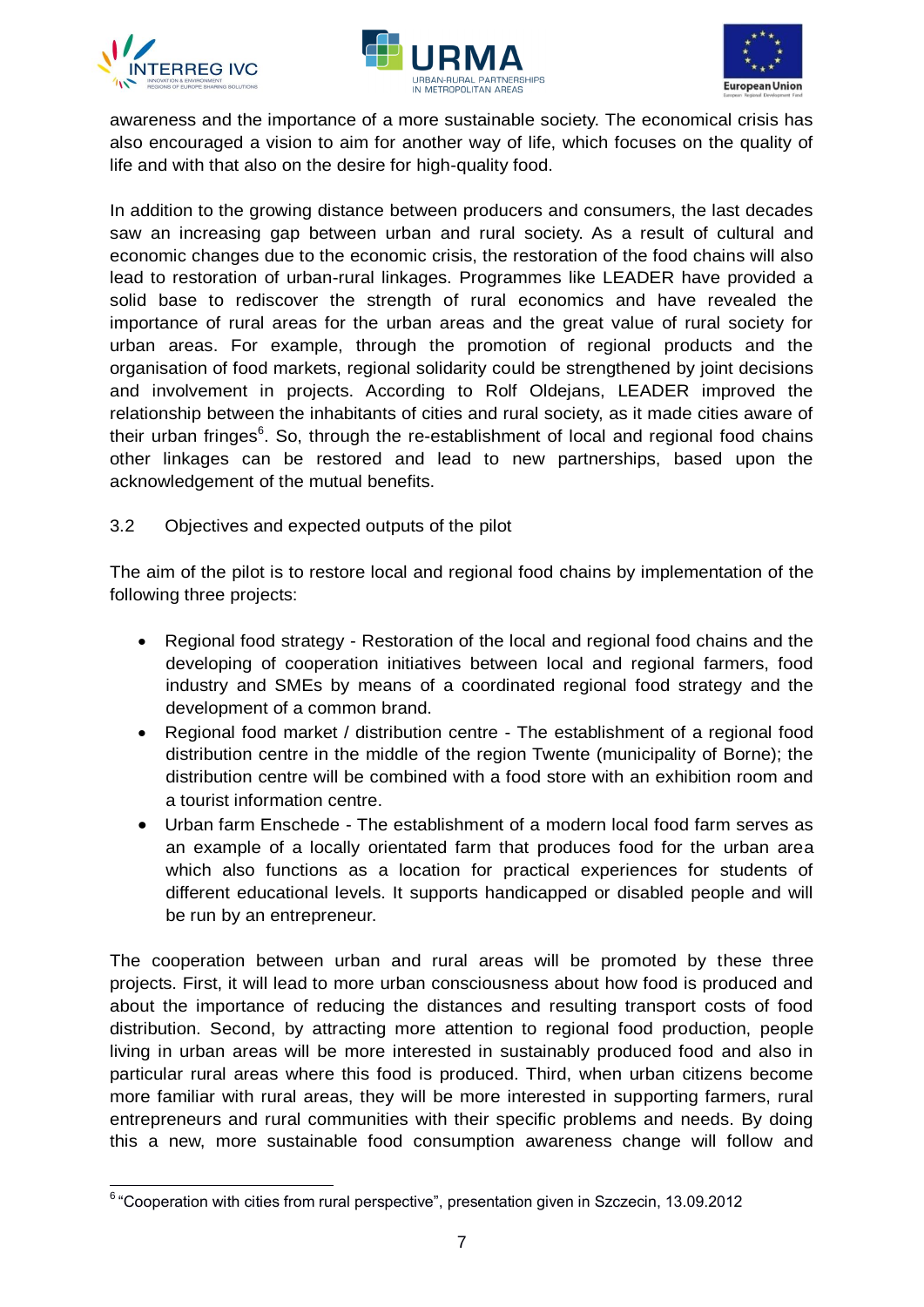





durable urban-rural partnerships will be established. Last but not least, the pilot aims at better knowledge transfer and know-how flow in the region Twente by the involvement of students from local universities and educational institutes in the development of the pilot activities.

Finally, the implementation plan will be developed at the final stage of pilot implementation providing recommendations on how the regional food strategy, regional food market/distribution centre in Borne and urban farm in Enschede can be continued and can become economically viable in the long term.

<span id="page-9-0"></span>3.3 Actors and their involvement

The Green Knowledge Portal Twente is in charge of the pilot management. The organisation was established in 2008 by the towns Borne and Enschede as initiators and the other municipalities in Twente with the knowledge institutes AOC, Van Hall Larenstein, Saxion and Wageningen University and supported by the Ministry of Agricultural Affairs and the Province Overijssel. Pilot partners represent the municipalities of the Region Twente and the Waterboard Vechtstromen plus knowledge institutes as AOC Oost-Nederland (agricultural vocational study institute East Netherlands), Van Hall Larenstein, Stoas and Saxion (universities of applied sciences) and Wageningen University. The activities of the pilot are addressed to local and regional farmers and SMEs interested in regional food production, promotion and distribution in the region Twente. At the moment, activities developed within the pilot are driven by the Green Knowledge Portal Twente, however in the long term they should be taken over by local entrepreneurs.

### <span id="page-9-1"></span>3.4 Progress of the pilot

During the course of the pilot a number of achievements in the development of the three main outputs (regional food strategy; regional food market/distribution centre, urban farm Enschede) can be noted.

First, regarding the regional food strategy, a working group for its development was formed back in February 2013. This working group, called "Smaakmakers van Twente" consisted of Innofood (a cooperation of big food producers in the East of the Netherlands), Syntens (innovation network for entrepreneurs / SMEs in Twente), Twents Bureau voor Toerisme (Regional Bureau for Tourism) and AOC Oost-Nederland (agricultural vocational study institute East Netherlands). The strategy is currently in progress. The responsibility of the control on the strategy has been passed recently over to the Regional Bureau of Tourism and a group of several entrepreneurs.

Second, a feasibility study undertaken by students of Saxion University came to the conclusion that a regional distribution centre in Borne is feasible. A search has been started to find an entrepreneur to lead the centre. At the same time, a search for a land property to buy has started which is strategically in the middle of the urbanized area of the region Twente and where regional crops using the permaculture technique (integrating economic, social and environmental aspects) can be grown. If the search is successful, this will be the start of the distribution centre. In the meantime, a business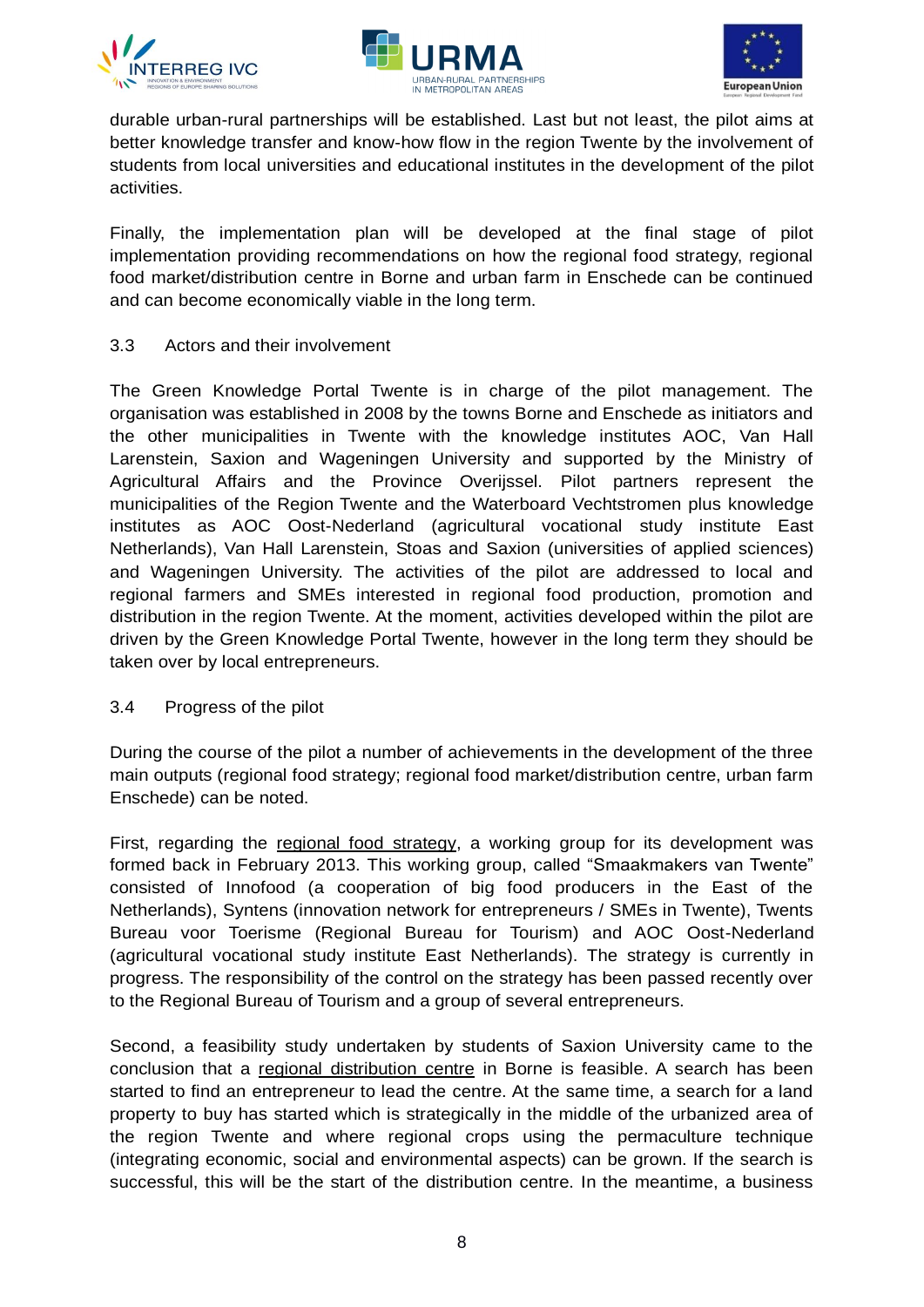





case/plan was completed in September 2013. Currently, a study to determine an efficient logistic system and a professional business case are being elaborated by students of Wageningen University and Saxion University of Applied Sciences. A web-based distribution is also in consideration.

Third, a vision for conversion of an industrial site into a local urban food farm in Enschede has been realised. Several entrepreneurs and educational institutes were contacted between January and September 2013 to draw their attention to the urban farm Enschede. Since November 2013 several urban farming projects in the cities in the region Twente have been launched. A workshop in Enschede with citizens and companies on food and non-used space in the city towards the establishment of an urban farm was organised in December 2013. Two entrepreneurs are currently working on a logistic system between food producers and restaurants. They are examining the possibility to start up a distribution cooperative of food producers.

The next steps of the pilot include signing agreements and the start-up of an urban farm for sheltered jobs in Enschede (January 2014), completion of a logistic concept for distribution (January-March 2014) and the organisation of a regional conference on regional food (February 2014).

## <span id="page-10-0"></span>3.5 Challenges

The persons in charge for the pilot argue that neither the Green Knowledge Portal Twente nor the public bodies (e.g. municipality of Borne, the city of Enschede) can act as the driving force for the implementation of pilot activities in the long-term. They can provide ideas but the pilot activities have to be conducted by private companies or entrepreneurs in the region. Only this will ensure that the pilot activities can become economically viable and outlast the life time of the URMA project. However, finding an appropriate entrepreneur presents a challenge. As regional products present new, possibly more expensive products compared to the mass products in the supermarkets, they need to be professionally branded, promoted and distributed which leads to higher business costs. Therefore, a convenient system of micro-credits to support the entrepreneurs would be helpful.

### <span id="page-10-1"></span>3.6 Lessons learnt

A number of lessons learnt can be drawn from the pilot so far. First, the LEADER programme can provide a solid basis for the establishment of urban-rural partnerships by the provision of existing contacts to local and regional administrations, know-how in the formulation of regional development strategies and projects, SWOT analysis, seed funding, etc. Local events (e.g. food markets, conferences) serve as exchange platforms to bring together rural and urban stakeholders and exchange their interests.

Second, urban-rural partnerships can be effectively promoted when students from educational institutes get involved in project development; thus, a sense of belonging, identity and responsibility for the home region can be developed. On the other side the projects can benefit from their knowledge and creativity.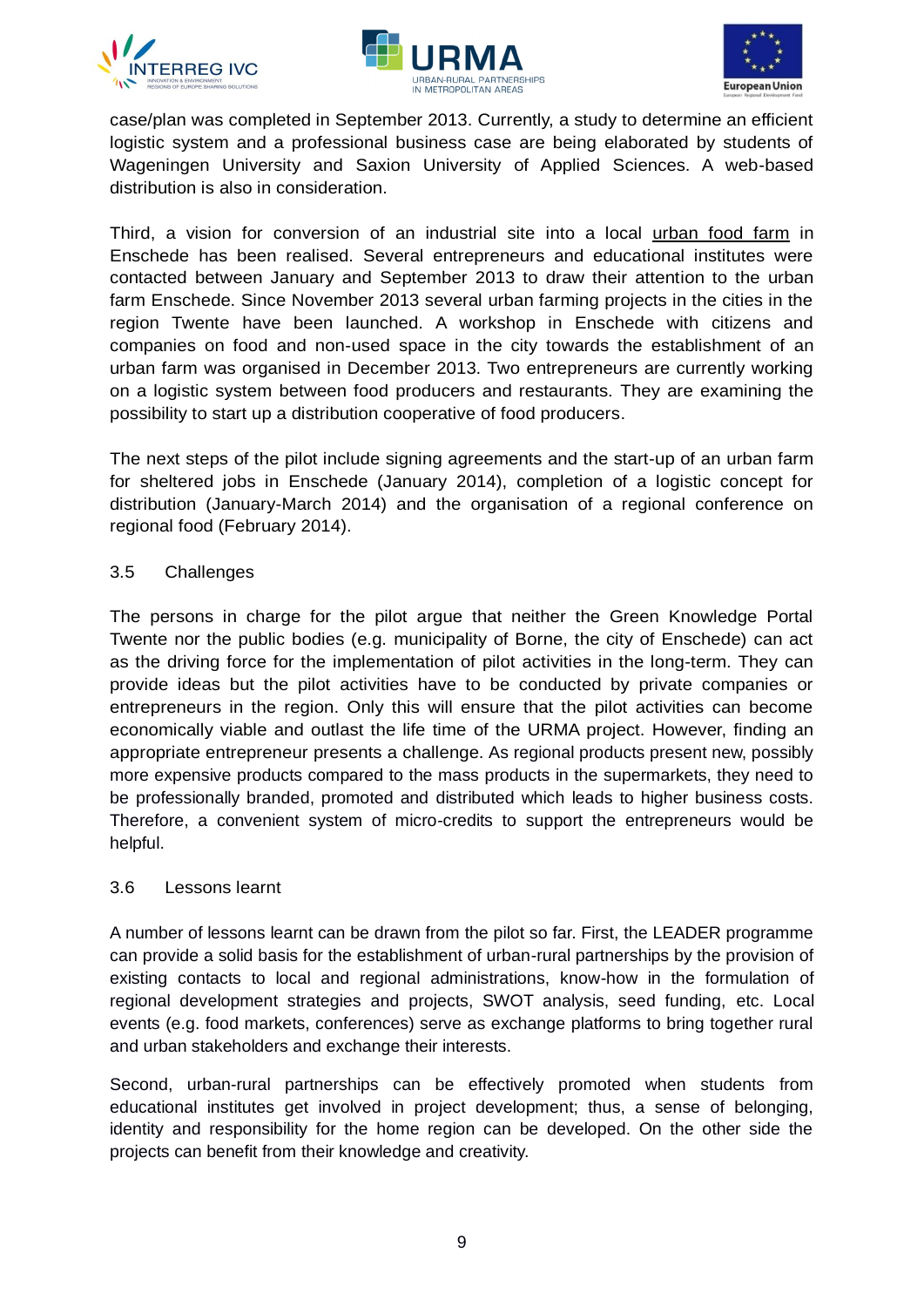





In the long-term, urban-rural partnerships should be driven by entrepreneurs and not solely by public money/bodies as the business with regional products is profitable. However, the development of a system of micro-credits for entrepreneurial activities could be beneficial, especially for those who will start own business (students, graduates, farmers, etc.)

On the one hand, the pilot can benefit from good practices made in Lombardia (e.g. Associazione Buon Mercato) and contributions from contacts available. In particular, the pilot responsible persons are interested in how regional food producers and the logistics are organized in other regions. On the other hand, the URMA-Partner in Krakow is interested in establishing links with producers in Twente with the aim of establishing a similar concept in the Malopolska Region.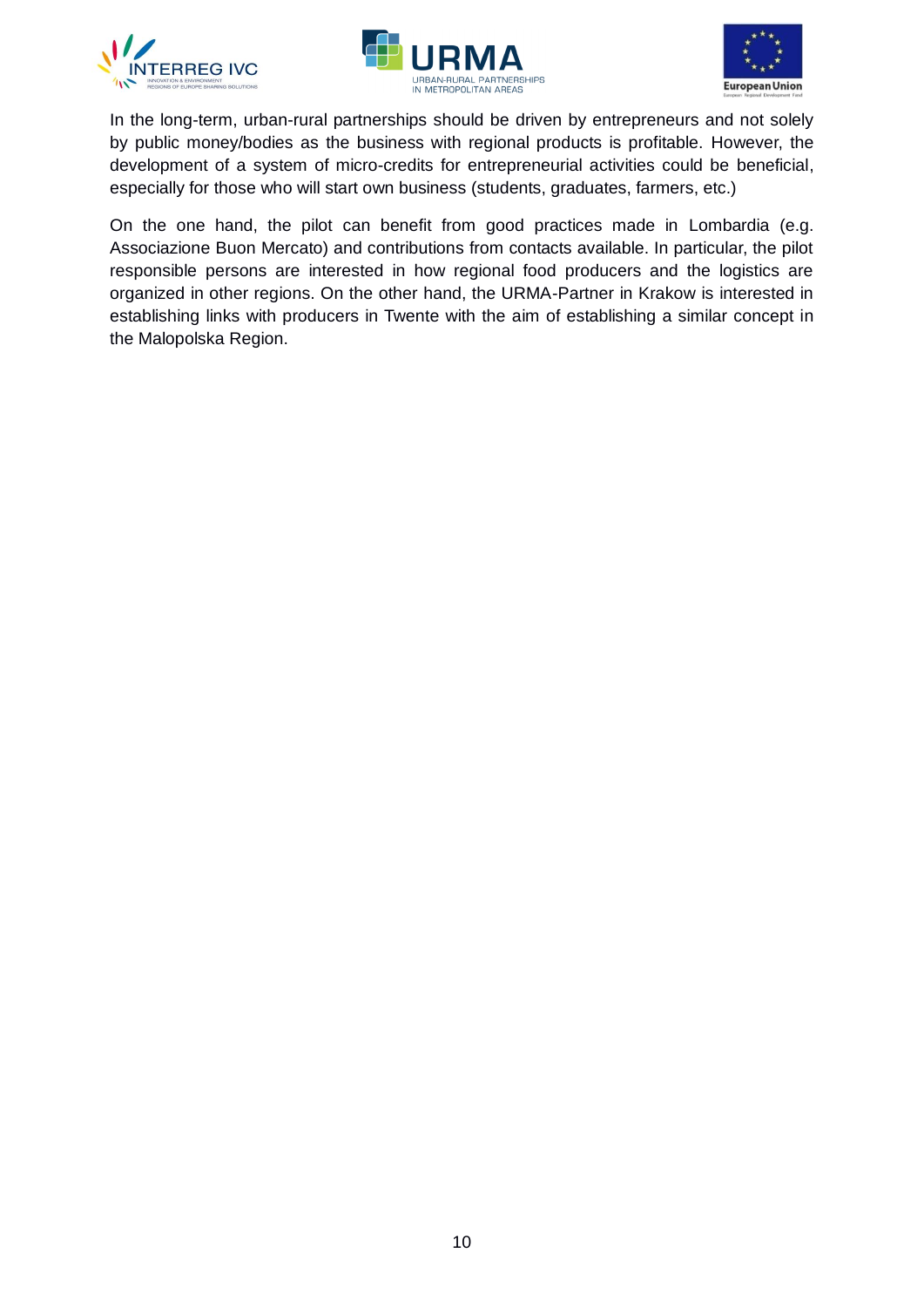





# <span id="page-12-0"></span>**4 Pilot Implementation Lombardy (PP5): "Regione Lombardia – EXPO 2015"**

## <span id="page-12-1"></span>4.1 Geographic scope and rationale behind the pilot

The pilot area is located in Lombardy, in the metropolitan area of Milan. It consists of the EXPO area and wider peri-urban pilot area which covers the municipalities of Arese, Rho, Pero, Bollate, Baranzate, Lainate and Milano. The wider peri-urban pilot area reflects relevant territorial aspects such as the water system, land-use, land cover, EXPO-related projects and best practices (Waterways project Via d'Acqua, Parco delle Risaie, Associazione Buon Mercato), system of green areas and agricultural parks (Parco Regionale delle Groane, Parco Agricolo Sud Milano) [\(Fig. 4\)](#page-12-2). Summing up, the pilot represents urban-rural cooperation within an inner-metropolitan area, in particular between the metropolitan core of Milan and its peri-urban areas.



<span id="page-12-2"></span>Fig. 4: Location of the pilot "Regione Lombardia – EXPO 2015" (Source: Jacuniak-Suda/Schwämmle 2014)

The main aspects that characterise the pilot area are:

 the proximity of the metropolitan area of Milan (1.35 million inhabitants in 2012) and presence, in the surrounding territories, of medium and large-scale urban centres (with populations of around 128.000 inhabitants);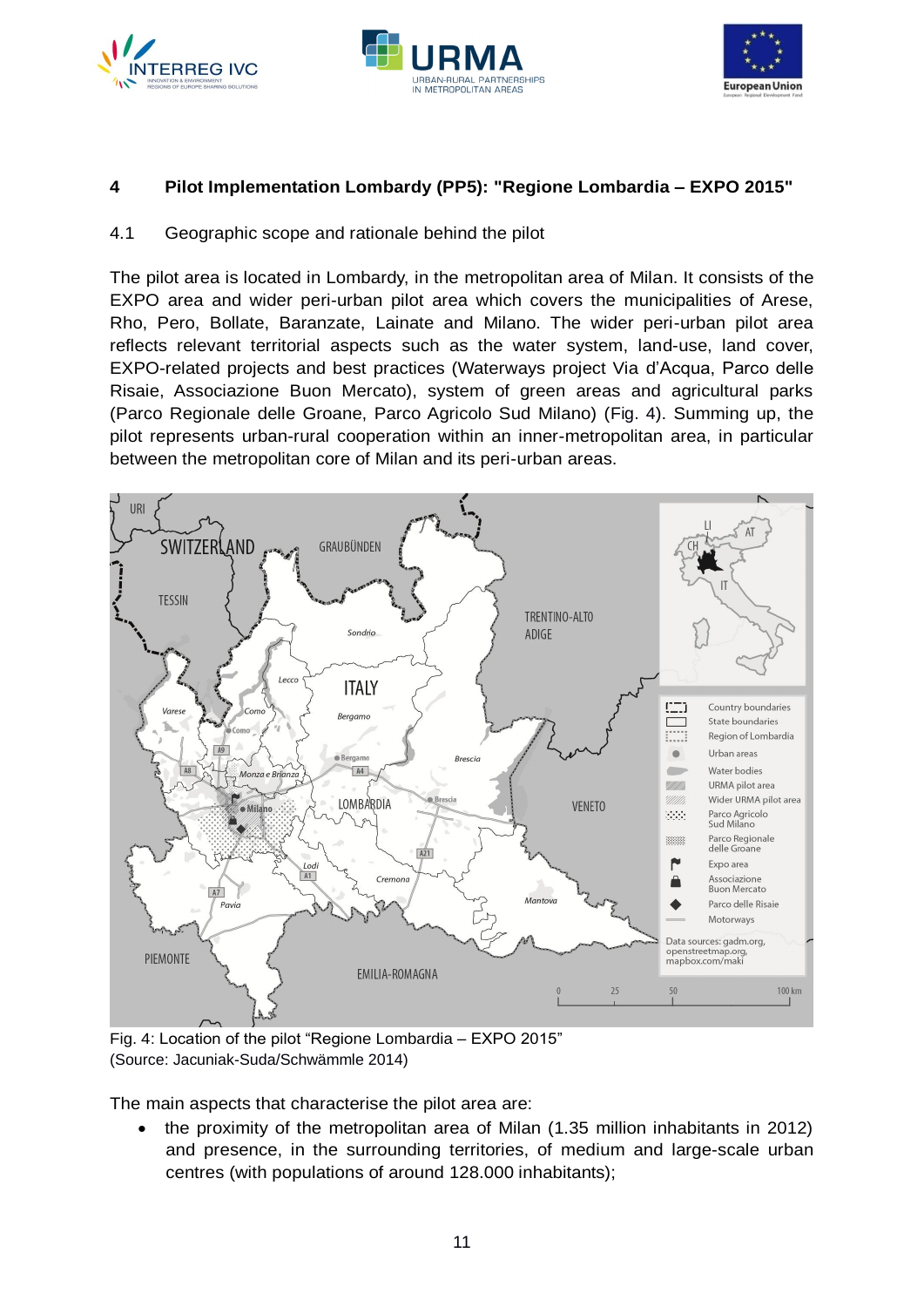





- the landscape and environmental values: natural river bodies, channels and irrigation systems (well-structured and resulting from historical evolution), the significant presence of historical and architectural values (historical centres and heritage buildings)
- the agricultural landscape and production system: the presence of agricultural parks (Agricultural Park of south of Milan, agricultural production in the areas of other natural Parks), existing agricultural production (high percentage of agricultural areas, numerous farms, a differentiated agricultural production).

Therefore, the pilot area provides an interesting example for an analysis of urbanagricultural relations regarding the management and transformation of peri-urban areas. In particular, in view of the proceeding urban sprawl, the preservation and future management of rural elements in peri-urban-areas presents a challenge and therefore will be brought into focus in the pilot.

<span id="page-13-0"></span>4.2 Objectives and expected outputs of the pilot

The overall aim of the pilot is to analyse urban-rural relations with regard to the EXPO 2015 and find innovative approaches to land management and land use practices towards environmental protection and valorisation of metropolitan territories. This will be achieved in the course of the following steps:

- Formulation of a definition of peri-urban areas by the means of case study area characterisation (identification and analysis of territorial characteristics of the EXPO 2015 based on thematic maps via GIS analysis)
- Characterisation of governance of territorial system framework: analysis of policies, plans and programmes at regional, provincial and municipal level will help to identify strategies and actions for the management of peri-urban territories
- Analysis of best practices which will underline factors of success and aspects/actions supporting the management of peri-urban territories towards environmental, social and economical sustainability. Best practices identified are: Vie d'Acqua (Waterways project), Parco delle Risaie (Park of Rice Fields), DESR - Distretto di Economia Solidale Rurale del Parco Agricolo Sud Milano (District of Sustainable Rural Economy of PASM - South Agricultural Park of Milan), Buon Mercato di Corsico (local bio-food market of Corsico municipality) and Distretto Agricolo Milanese (Agricultural District of Milan). The pilot includes also the analysis of informal and bottom-up proposals (related to the urban-rural partnerships / food chain topics) located in the pilot area.
- Elaboration of "Guidelines for the peri-urban areas management". As an output of the pilot two different guidelines will be proposed. The first "guidelines" will be integrated in the planning/programs framework (e.g. Regional Territorial Plan) and will provide a basis for development of respective local bottom-up initiatives. Particularly, the guidelines will be a manual for peri-urban municipalities how to develop in a sustainable way, e.g. how to preserve rural but also urban qualities in the peri-urban areas avoiding further sprawl. The aim of the second "guidelines" will be to develop recommendations and examine further aspects of an effective implementation of rural-urban partnerships (in terms of governance instruments and criteria). These guidelines will form a first proposal aiming at the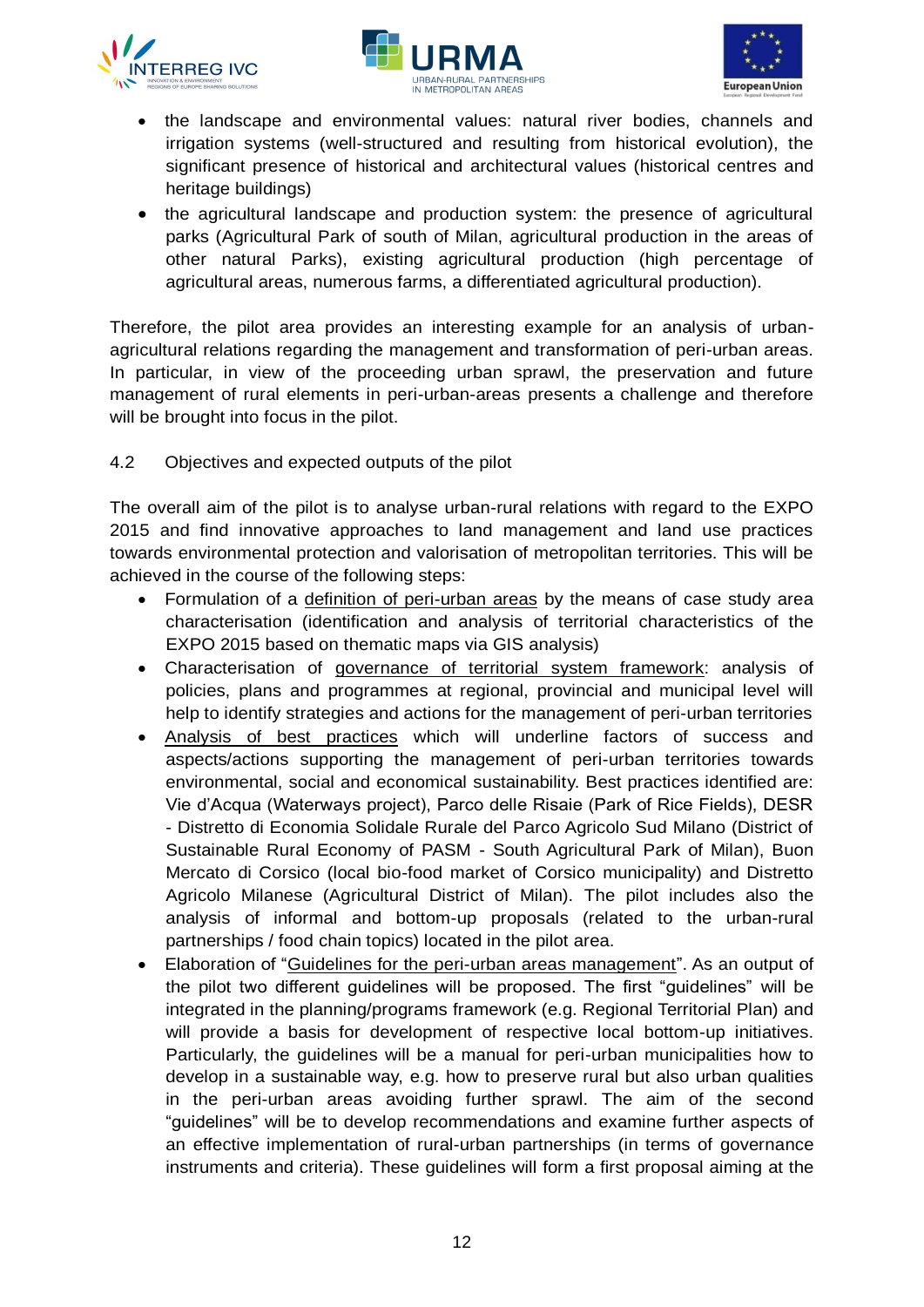





determination of drivers and barriers to the urban-rural partnerships identified in the pilot analysis.

In order to disseminate the outputs of the pilot and the overall URMA findings, a number of public initiatives (workshops, seminars) is planned to be held with the involvement of the stakeholders representing institutional, social and economic interests. The public initiatives will be organised in 2014 (February/April).

<span id="page-14-0"></span>4.3 Actors and their involvement

The Regione Lombardia (Land, Planning and Risk Prevention Department) and an internal expert consultancy Ėupolis Lombardia are jointly responsible for the pilot management. Pilot partners who are already involved or are likely to be involved in the implementation of the pilot are the corporation EXPO 2015 S.p.A.<sup>7</sup>, Province of Milan, DAM / Milano Municipality, municipalities of Arese, Rho, Pero, Bollate, Baranzate, Lainate and Milano, Parco delle Risaie, Associazione Buon Mercato.

The results and activities developed under the pilot should reach the following target groups:

- 1. Institutions and associations promoting local food production (certified local productions, typical production, local food distribution), Slow food and the solidarity based purchasing groups (GAS);
- 2. Stakeholders' and actors' representatives of the agricultural production chain (farmers and farmers' associations, chamber of commerce – agriculture sector);
- 3. Institutions and associations related to environmental protection and improvement (natural/agricultural parks, Italia Nostra Association, Legambiente and other national and local associations).

Furthermore, various actors will be involved in meetings on specific issues organized in the course of the pilot implementation. In meetings, local and regional stakeholders will be involved in the identification of Strengths/Weaknesses/Opportunities/Threats (SWOT analysis) of peri-urban areas which will be then integrated into the "Guidelines for periurban territories". The involvement of stakeholders has a fundamental role in the identification (and analysis) of best practices and in the process of best practices sharing.

# <span id="page-14-1"></span>4.4 Progress of the pilot

 $\overline{a}$ 

The first milestone was the finalisation of the contract between Regione Lombardia and the internal expert consultancy Ėupolis Lombardia back in February 2013. This was followed by an agreement on the pilot contents, outputs and timetable. Regarding the content of the pilot, a further milestone was the determination of the pilot boundaries.

 $7$  Ownership of the Expo 2015 S.p.A. is structured as follows: Government of the Italian Republic (Ministry of the Economy and Finance, 40%), Region of Lombardy (40%), Municipality of Milan (20%), Province of Milan (20%), Milan Chamber of Commerce for Industry, Agriculture and Handicraft (10%) (Source: http://en.expo2015.org/transparency/about-us (07.01.2014))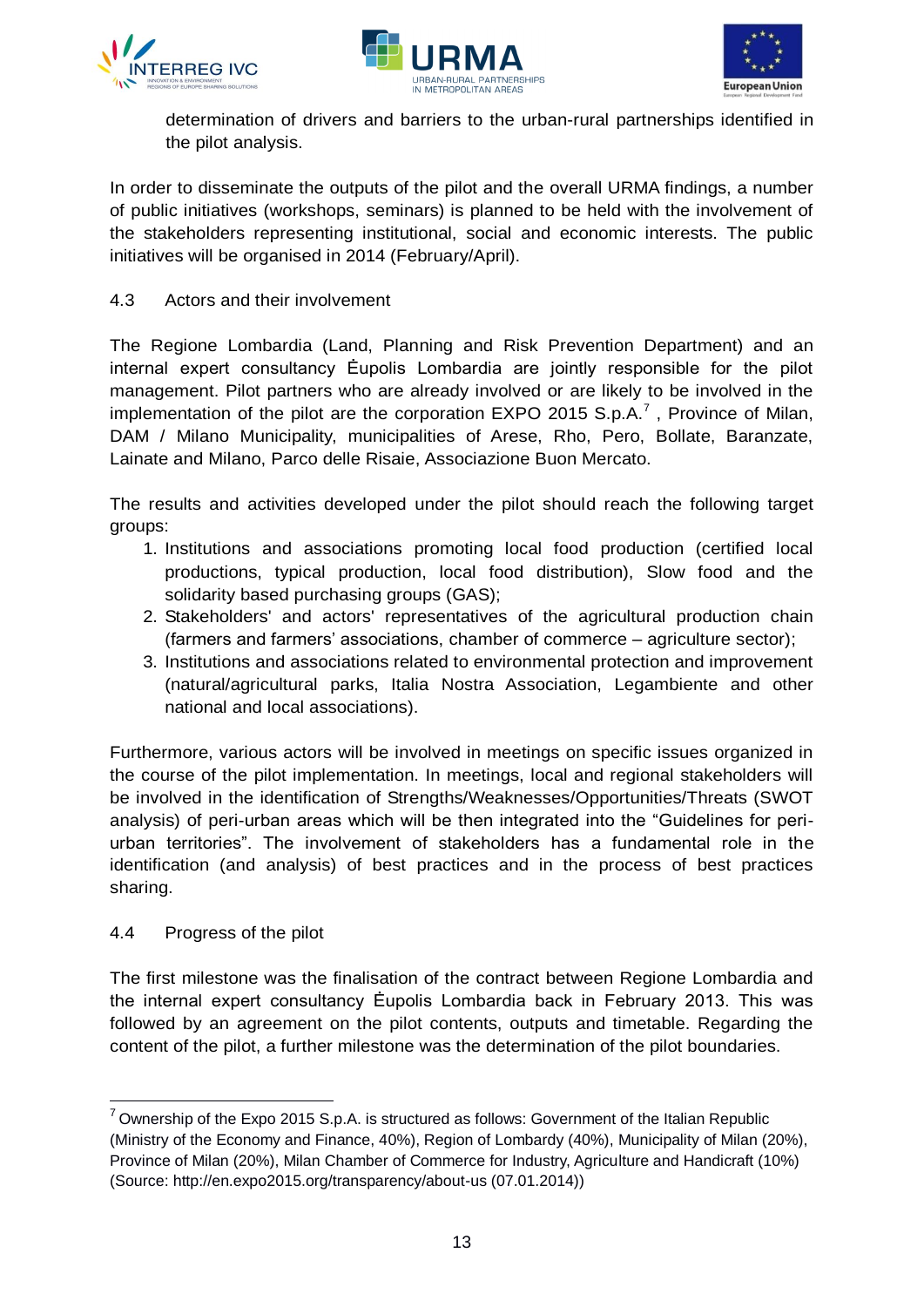





An ongoing activity since May 2013 has been the characterisation of the pilot area (EXPO area and wider pilot area) by means of the elaboration of about 20 various thematic maps using GIS software. These address topics such as land cover, land-use, water system, etc. This step enables the pilot management team to identify homogeneous peri-urban features characterising the peri-urban area of Milan, formulation of the definition of peri-urban area and the identification of main factors of vulnerability and endogenous potentials.

Further, Ėupolis is working on an evaluation and comparison of planning documents in Lombardia. The goal is to identify for each instruments/projects/proposal/best practices the positive/negative impacts on peri-urban areas and the actions/instruments proposed (in particular: actions supporting rural-urban partnerships). At the same time Regione Lombardia is working on the content and structure of the Guidelines, a process integrated within the currently running revision of the Regional Territorial Plan.

An important output of the pilot has been the study visit in Milan (October 2013), which allowed the organisers to promote URMA and the Lombardy pilot during a regional conference and therefore initiate a debate on urban-rural cooperation in Lombardy. During the excursion to the Parco delle Risaie, concrete examples of a successful preservation of agricultural areas on the fringe of the Milano metropolis which emerged as a result of an active urban-rural cooperation between various local stakeholders (e.g. farmers, citizens' initiatives, public administration) were shown.

## <span id="page-15-0"></span>4.5 Challenges

The main challenge perceived by the persons in charge of the pilot is to activate a dialogue among stakeholders that have different competences, objectives, resources and represent different territorial scales (from the regional to the local management of peri-urban territories). Furthermore, understanding of the thematic complexity in the context of the EXPO 2015 such as various projects, proposals, multifaceted experiences as well as identification of strengths/opportunities presents an opportunity, but also difficulty. All in all it is problematic to find the most appropriate compromise between local needs and the URMA project main objectives.

### <span id="page-15-1"></span>4.6 Lessons learnt

The pilot shows that large international, national or regional events (e.g. EXPO 2015, garden exhibitions, building exhibitions) can serve as a driving force and incentive to establish urban-rural partnerships. At the same time, it is important to pay attention to small local bottom-up projects as they can act as model projects for urban-rural cooperation for the whole region (e.g. Parco delle Risaie, Associazione Buon Mercato).

Moreover, GIS-based analysis proved to be a useful tool to map amenity areas as well as vulnerable and degraded areas to enable the development of measures for preservation of rural areas. In addition, it enables the identification of possible adequate/compatible functions provided by peri-urban areas (e.g. integrating the agricultural production) and prevention of urban sprawl. A similar analysis could be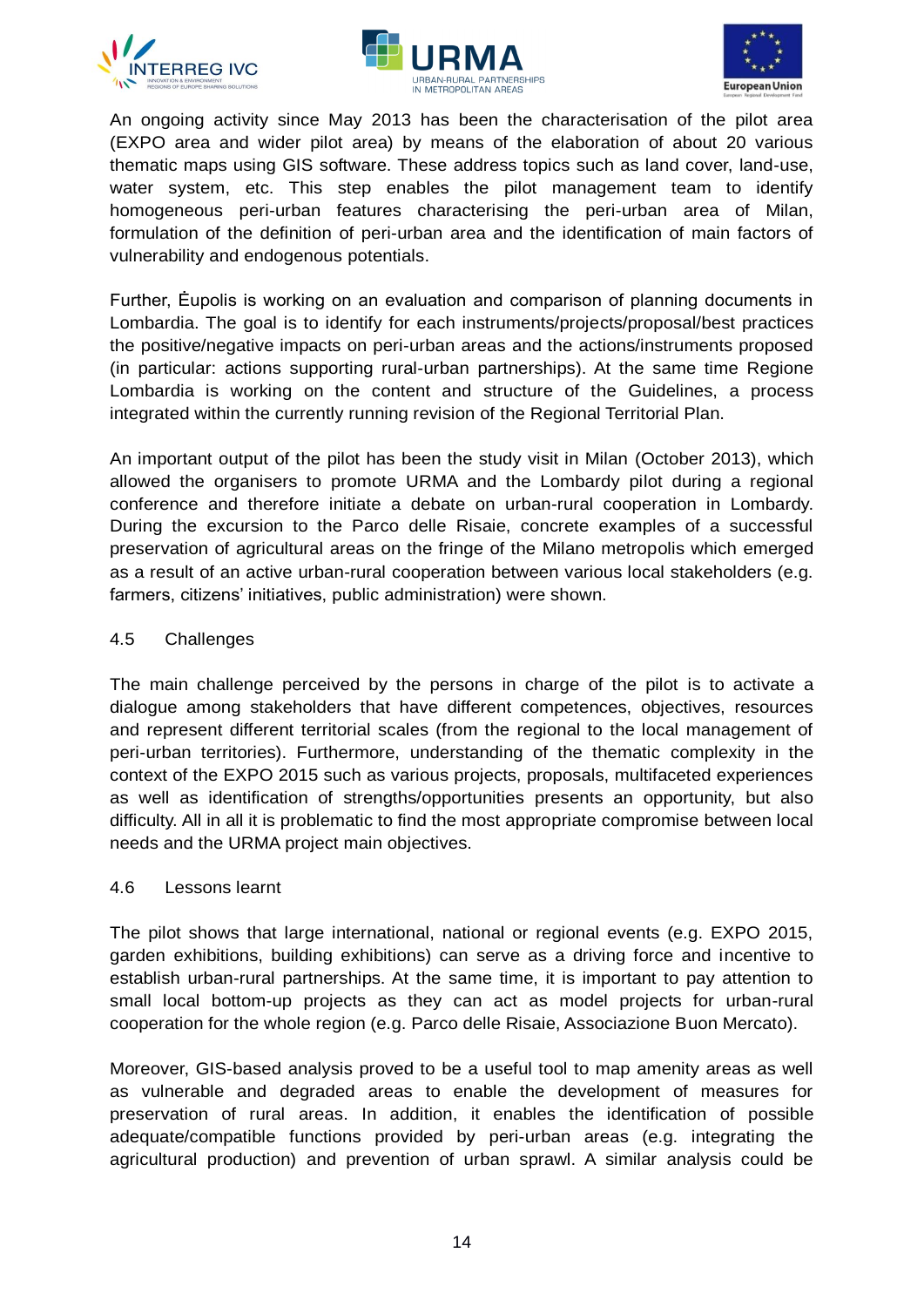





conducted in the Florence Metropolitan Area, the Westpomeranian Region and the Krakow Metropolitan Area which all struggle with urban sprawl.

## <span id="page-16-0"></span>**5 Conclusions and Recommendations**

The Hamburg-Jutland pilot presents a large-scale cross-border urban-rural cooperation, anticipated in the field of cluster cooperation (energy / wind, health care, creative industries, university and research cooperation, food industry, labour market, tourism, green technology, logistics). A stronger urban-rural cooperation along the Jutland route corridor (E 45/A7) should in addition to the Fehmarn belt corridor support development dynamics between Northern Germany and Denmark. The focus of the pilot is on identifying which role rural areas and small/ medium sized towns play along the Jutland Corridor and what cooperation potentials with growth poles like Hamburg, Aarhus and Aalborg in different fields of interest there are. Thus, the evolving urban-rural cooperation in the Jutland Corridor can then serve as a prototype of a transnational functional area. The expected output of the pilot consists of an analysis (statistical profile and identified cooperation potentials) and trilingual "Factbook" for promotional purposes. Furthermore, policy recommendations are to be formulated and included in an "Implementation plan" which will also contain proposals on thematic cooperation projects to be implemented. The output could be useful for the future development of smart specialization strategies for the Jutland corridor as a whole as well as for its sub-regions.

The Twente pilot presents urban-rural cooperation in a predominantly rural area, characterized by a pattern of small and medium towns which is based on the reestablishment of regional and local food chains. In particular the topic of innovation and knowledge transfer will be examined. This is hoped to strengthen the regional economy and preserve the characteristic landscape patterns away from large scale agriculture. The pilot can contribute to a more sustainable regional development through promoting renewed relationships between producers and consumers and thus between farmers, entrepreneurs and urban residents, by improved awareness about food production, by promoting short transport routes and high quality products, by ensuring jobs and by reducing the outmigration of young people. Here, it is important to recognise the role of the LEADER programme which has provided a solid base for the discovery of endogenous potentials of rural areas which now can be better used in urban-rural partnerships based on an acknowledgement of mutual benefit. The anticipated outputs of the pilot include a regional food strategy (development of a common brand), regional food market/distribution centre in Borne (food shop, exhibition room, a tourist information centre) and an urban farm in Enschede (conversion of an industrial site, vision on urban farming). An innovative character of the pilot can be recognised by the involvement of students from regional universities (Van Hall, Saxion, Wageningen University) in the development of the individual pilot activities. The pilot can contribute to a more sustainable regional development: economically by keeping and creating added value in the region; socially by job creation (inclusion of parts of the society, preventing outmigration of young people, involving people with handicaps); culturally by preserving the cultural landscape and therefore recreation areas and regional identity; ecologically by reducing transport and land waste. With its cooperation between public (cities,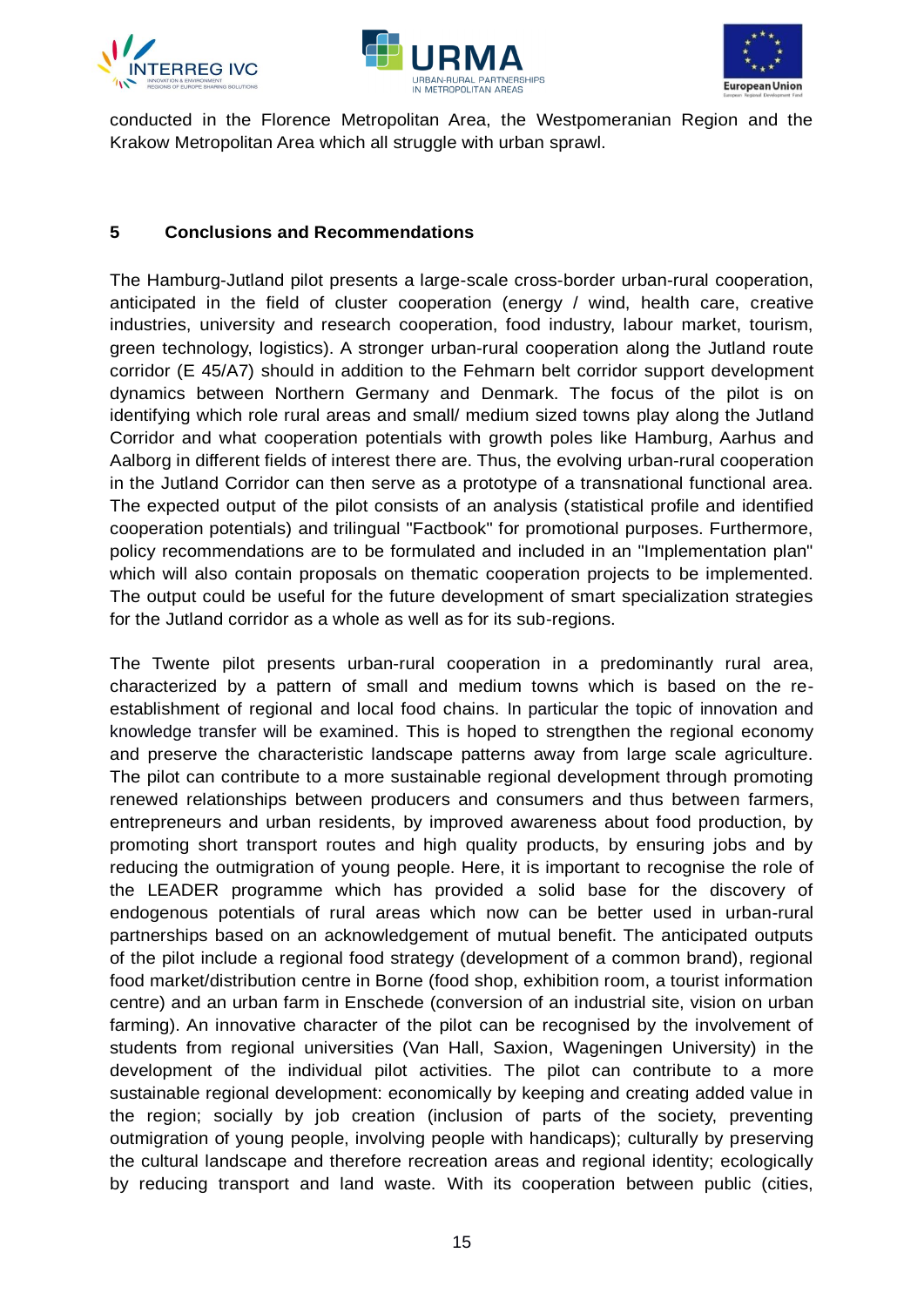





region), private (entrepreneurs) and research (universities, schools) sector the pilot is a model for the use of the triple helix concept for the creation of urban-rural partnerships.

The Lombardy pilot presents urban-rural cooperation within an inner-metropolitan, periurban area of Milan, but in connection with the wider region (e.g. water systems stretching to the Alps) and its planning framework. The threat of urban sprawl was an incentive to initiate urban-rural partnerships between affected towns and rural areas. The EXPO 2015 area and its surroundings provide an example of the management and transformation of peri-urban areas, though options for the preservation and future management of rural elements in direct proximity to urban areas (e.g. Parco delle Risaie) present a challenge and should be further examined. Peri-urban areas combine urban and rural characteristics, with the support of intelligent spatial management they could become links between the urban and the rural and be used as multi-functional areas. The Parco delle Risaie is an interesting example for a multi-functional used area for agricultural, leisure and ecological (rain and water retention and climate regulation) purpose. Multi-scale holistic methodology (top-down and bottom-up projects, regional and local scale, best practices) is used in the pilot to examine the characteristics of the peri-urban areas of Milan. Besides, the characterisation of peri-urban areas via GIS ("status quo") will help to recognize the values, strengths and weaknesses of peri-urban areas. The main expected output of the pilot is the "Guidelines on management of periurban territories" which will be integrated in the Regional Territorial Plan. In the long term, the guidelines should support the development of local bottom-up initiatives as well as the multi-functional aspects of these areas (agriculture, leisure, ecological functions).

At this stage of pilot implementation, the following lessons learnt and recommendations can be drawn from the analysis of the three pilots:

- 1. It is important to use the experience from previous and current EU and national programmes (e.g. INTERREG, LEADER, MORO) as a source of contacts and regional know-how for urban-rural partnerships to be established.
- 2. International, national and regional events (e.g. EXPOs, building exhibitions, garden exhibitions) should be used as an incentive and opportunity to activate urban-rural cooperation.
- 3. It is important to find out new ways or new stakeholders (NGOs, business) to add value to the existing (sectoral) projects for urban-rural partnerships to be established. There is a need for better cross-sectoral cooperation at all levels.
- 4. It is crucial to convince local political leaders (mayors, councillors) , entrepreneurs and NGOs to get actively involved and interested in urban-rural partnerships, so they can take over projects in future and act as driving force.
- 5. There are already existing projects fostering urban-rural partnerships, but often they are little known by regional policy makers/administration. Therefore, there is a need for better information exchange between regional and local planning level (esp. between public officials, civil servants, village mayors, etc.).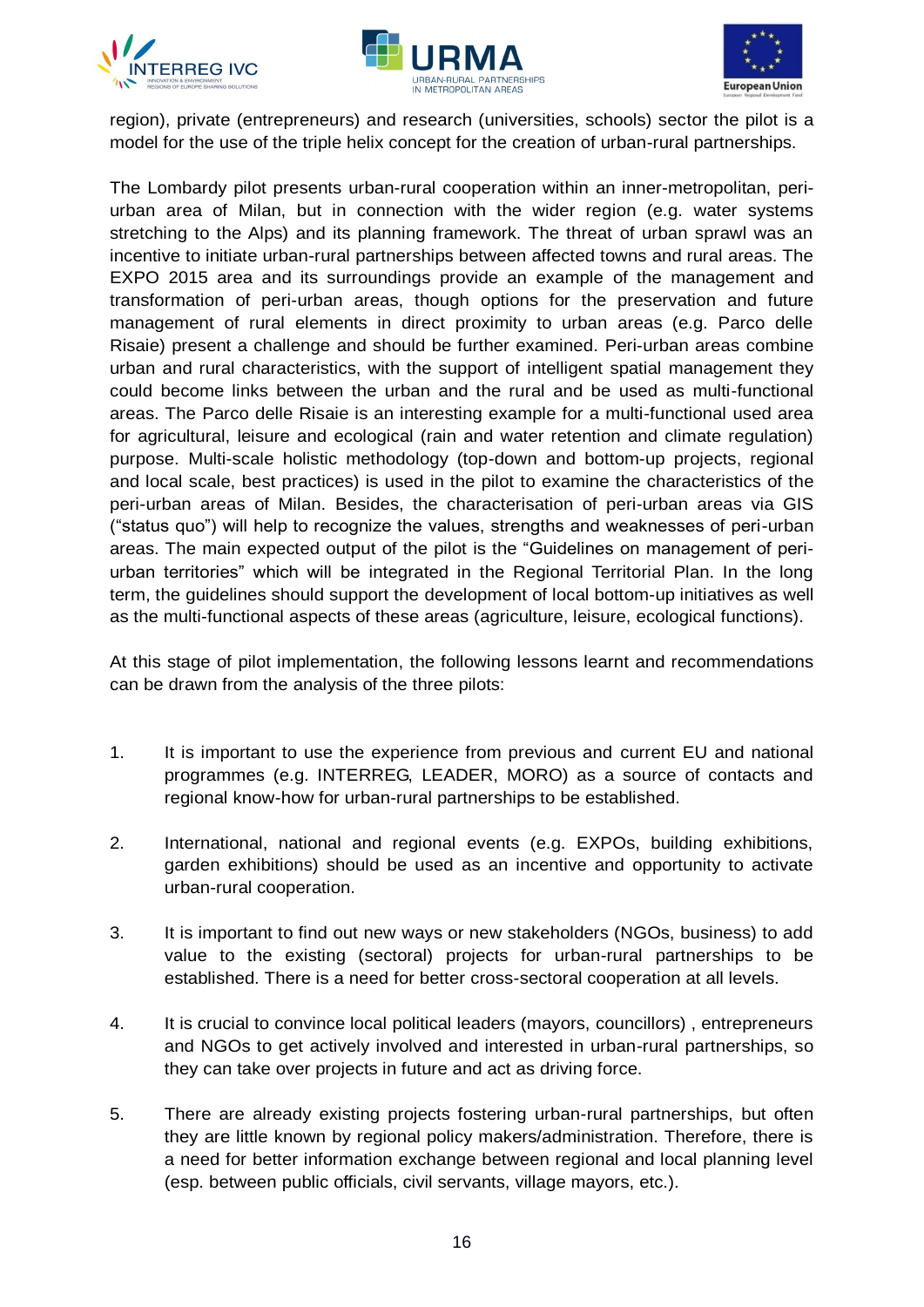





- 6. Involving young people / enabling public participation in the development and implementation of urban-rural partnerships presents a way of achieving innovation in terms of methods, products or topics in the regional context.
- 7. Development and restoration of local food chains in metropolitan areas should be better promoted. The creation of universal tools promoting single (organic) /family-run farms in metropolitan areas (e.g. regional fund of micro-credits, consulting services, tax incentives, markets for local food producers) should be helpful.
- 8. The pilot case studies Hamburg-Jutland, Twente and Lombardy have proved effective in activating dialogue and stimulating the spirit of co-responsibility and regional solidarity among the involved actors (citizen groups, NGOs, local and regional administrations, students). When the URMA-Project ends, it is recommended that the pilots should be further be supported by local and regional governments.
- 9. A flexible cross-sectoral funding should be introduced because of the thematic diversity and complex interlinks which characterize urban-rural partnerships. Therefore, there is a need to raise awareness of the benefits of the ITI (integrated territorial investments) and the CLLD (community-led local development) instruments among regional and local policy makers.
- 10. There is a need for better legal protection of unbuilt suburban areas. This will help to preserve local identity, maintain functions supporting metropolis, and enhance the metropolitan area through urban-rural partnerships.
- 11. As the pilots show, functional interrelations between urban and rural areas cross administrative regional and national boundaries. Therefore, cities and countryside should be treated as a common functional spatial entity and introduced as a new type of spatial category in national / regional spatial plans which would include both, urban and rural areas.

# **Acknowledgements**

I would like to thank Petra Pelster, Guido Sempell (BSU Hamburg), Monica Pegion, Stefano Maracci, Marta Brocca, Angela Colucci (Lombardy), Rolf Oldejans, Martin Veerbeck (Twente) for information provided for this report.